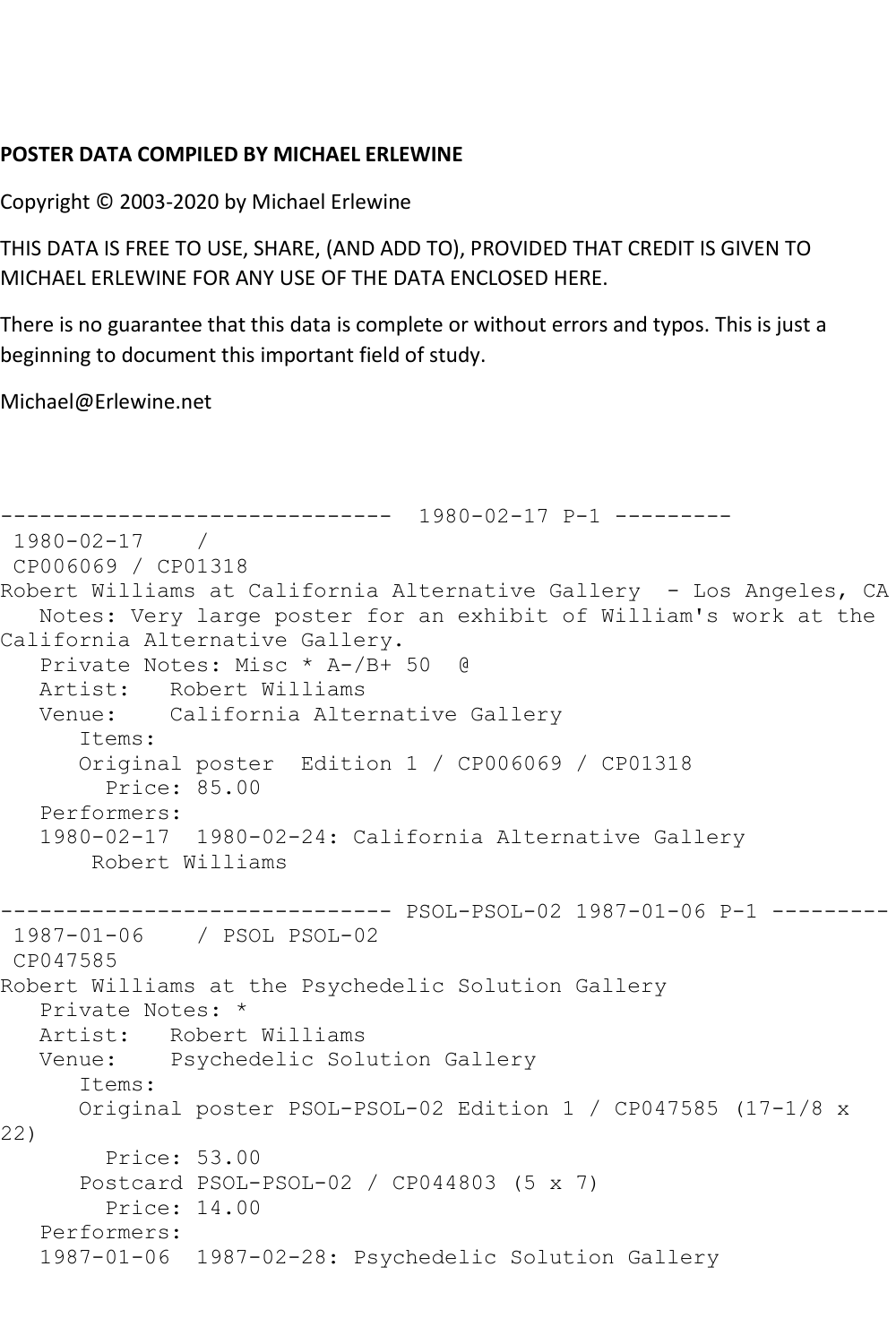------------------------------ PSOL-PSOL-12 1988-10-05 P --------- 1988-10-05 / PSOL PSOL-12 CP047583 Robert Williams at Psychedelic Solution Gallery Private Notes: \* Artist: Robert Williams Venue: Psychedelic Solution Gallery Items: Original poster PSOL-PSOL-12 / CP047583 (17-3/8 x 22-1/4) Price: 53.00 Postcard PSOL-PSOL-12 / CP044787 (5 x 7) Price: 18.00 Performers: 1988-10-05 1988-11-30: Psychedelic Solution Gallery ------------------------------ PSOL-PSOL-13 1989-06-07 P-1 --------- 1989-06-07 / PSOL PSOL-13 CP044788 Zap 12 show at Psychedelic Solution Gallery Private Notes: \* Artist: Robert Williams Venue: Psychedelic Solution Gallery Items: Original poster PSOL-PSOL-13 Edition 1 / CP044788 (16-1/8 x 23) Price: 69.00 Postcard PSOL-PSOL-13 Edition 1 / CP044781 (5 x 7) Price: 25.00 Postcard PSOL-PSOL-13 Edition 1 / CP047572 Description: One poster, two cards. (5 x 7) Performers: 1989-06-07 1989-08-07: Psychedelic Solution Gallery ------------------------------ 1989-zz-zz P --------- 1989-zz-zz / CP046001 / CP046001 Comix Benefit: Artist: R. Crumb Items: Original poster / CP046001 / CP046001 Performers: 1989-zz-zz: